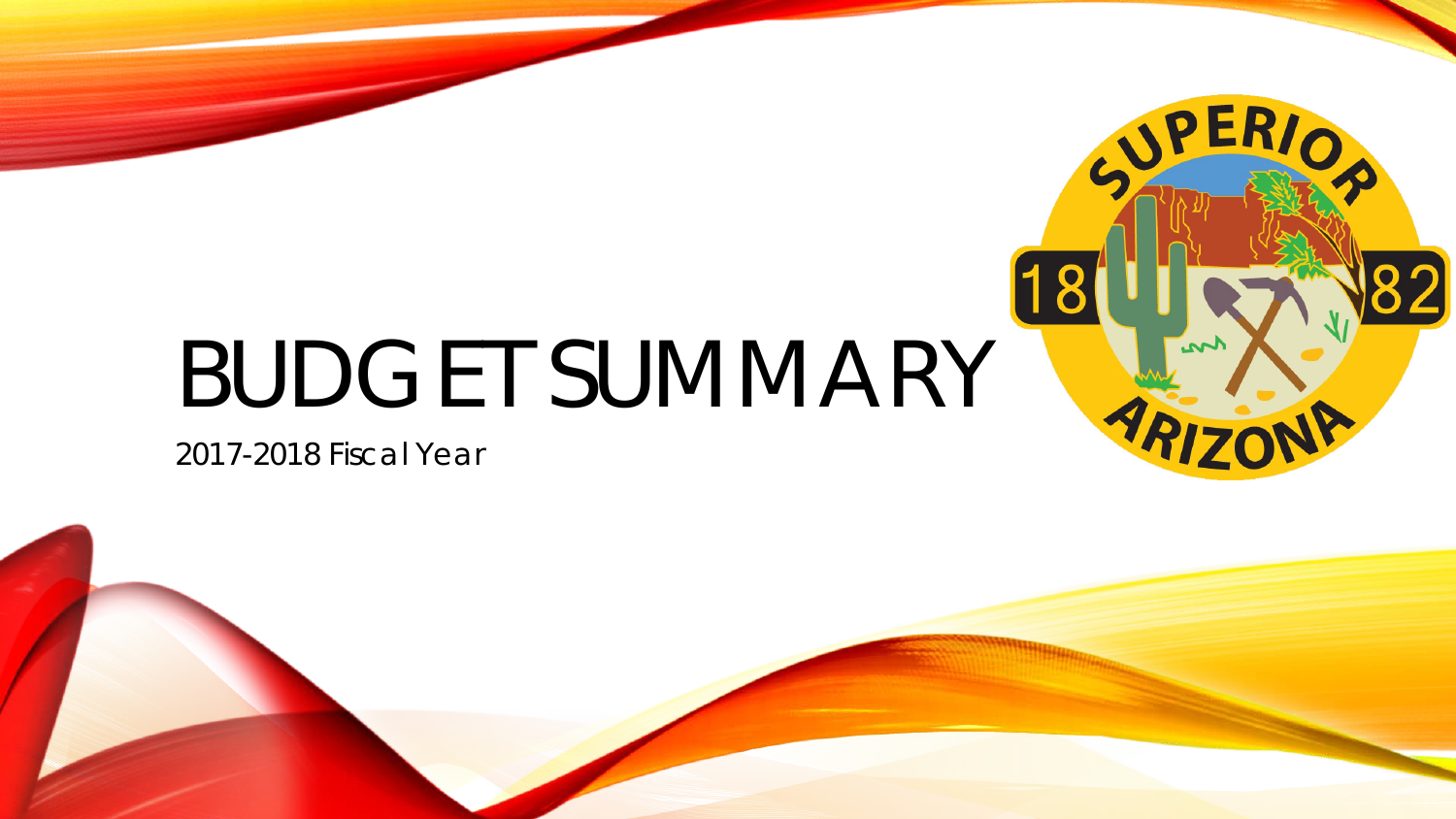### ADOPTION SCHEDULE

The schedule for budget adoption is as follows:

- Work Session March 9
- Work Session April 13
- Tentative Adoption May 11
- Final Adoption and Tax Levy June 8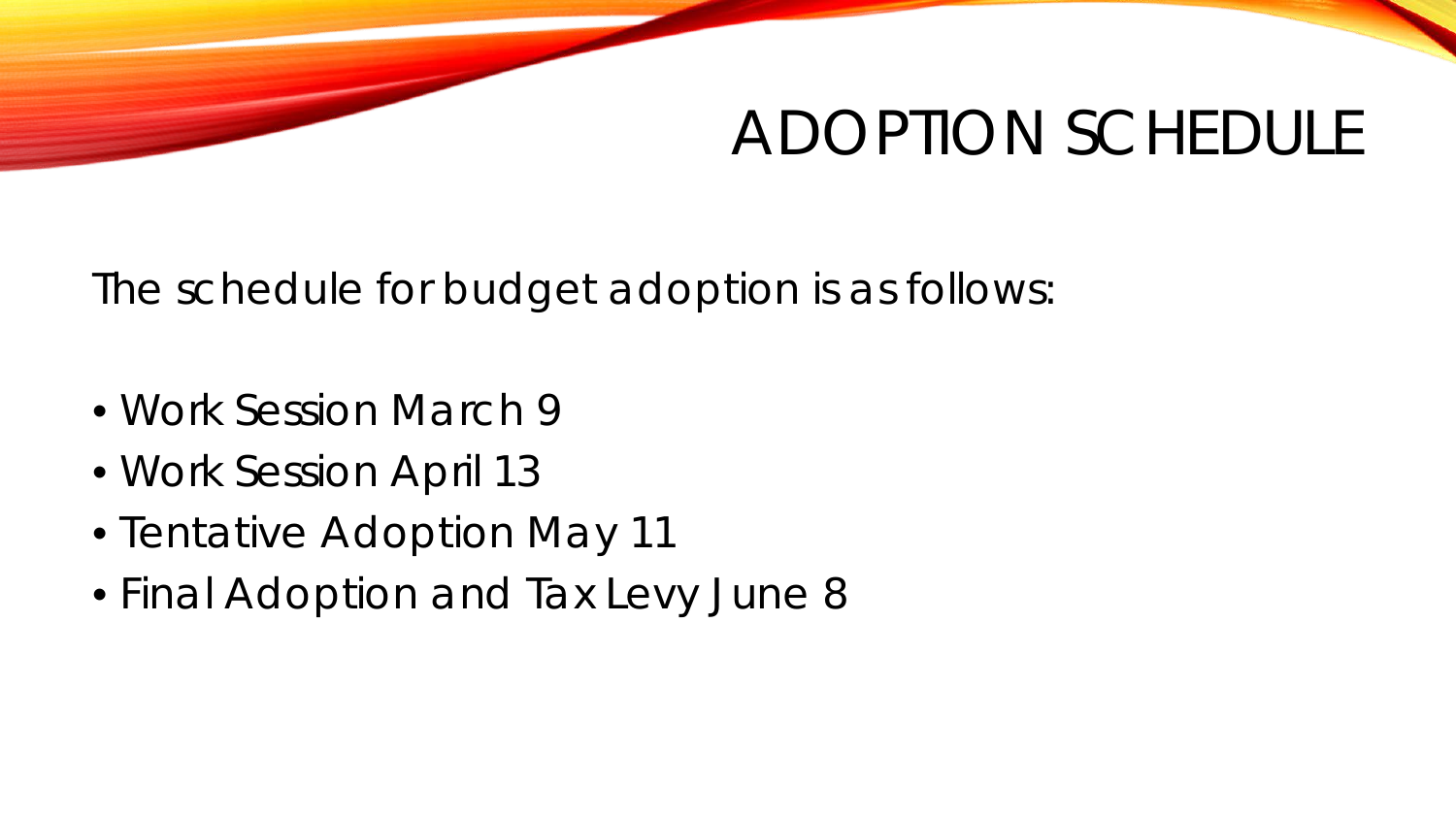### REVENUE PROJECTION

- -Decrease in revenues due to completion of the US HWY 60 Streets of Superior.
- +Good Economic indicators.
- -Uncertain how political environment may affect Town Revenues.
- = No revenue increases projected.

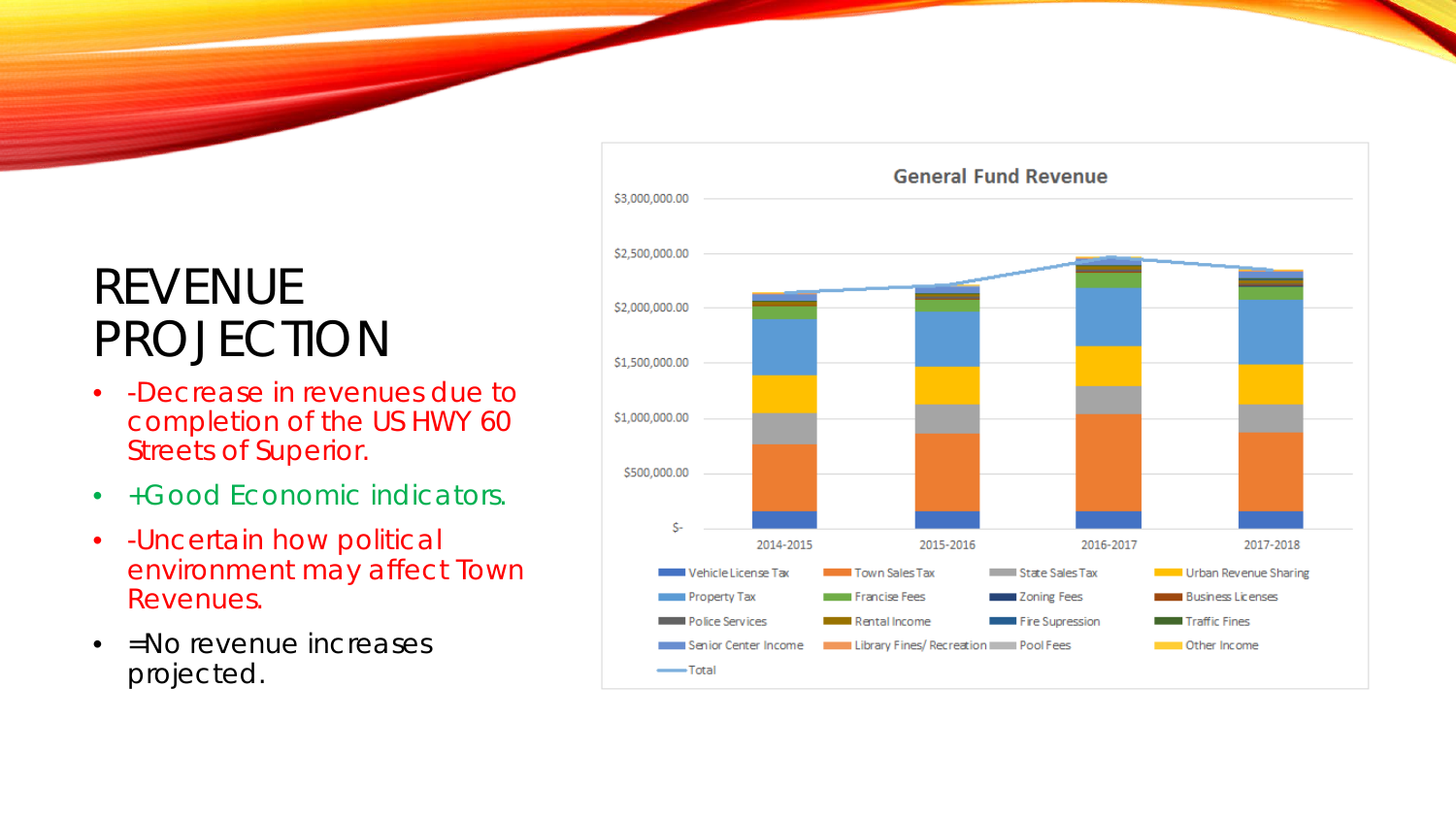### HURF AND EXCISE REVENUES

- Possible \$.005 sales tax adopted at the state level and other changes could increase HURF funding by over \$300,000
- The possibility of the return of our Excise tax could allow us to do a major street project.

#### \$600,000.00 \$500,000.00 \$400,000.00 \$300,000.00 \$200,000.00 \$100,000.00 \$. 2014-2015 2015-2016 2016-2017 2017-2018 **HURF Excise**

### **HURF and Excise Revenues**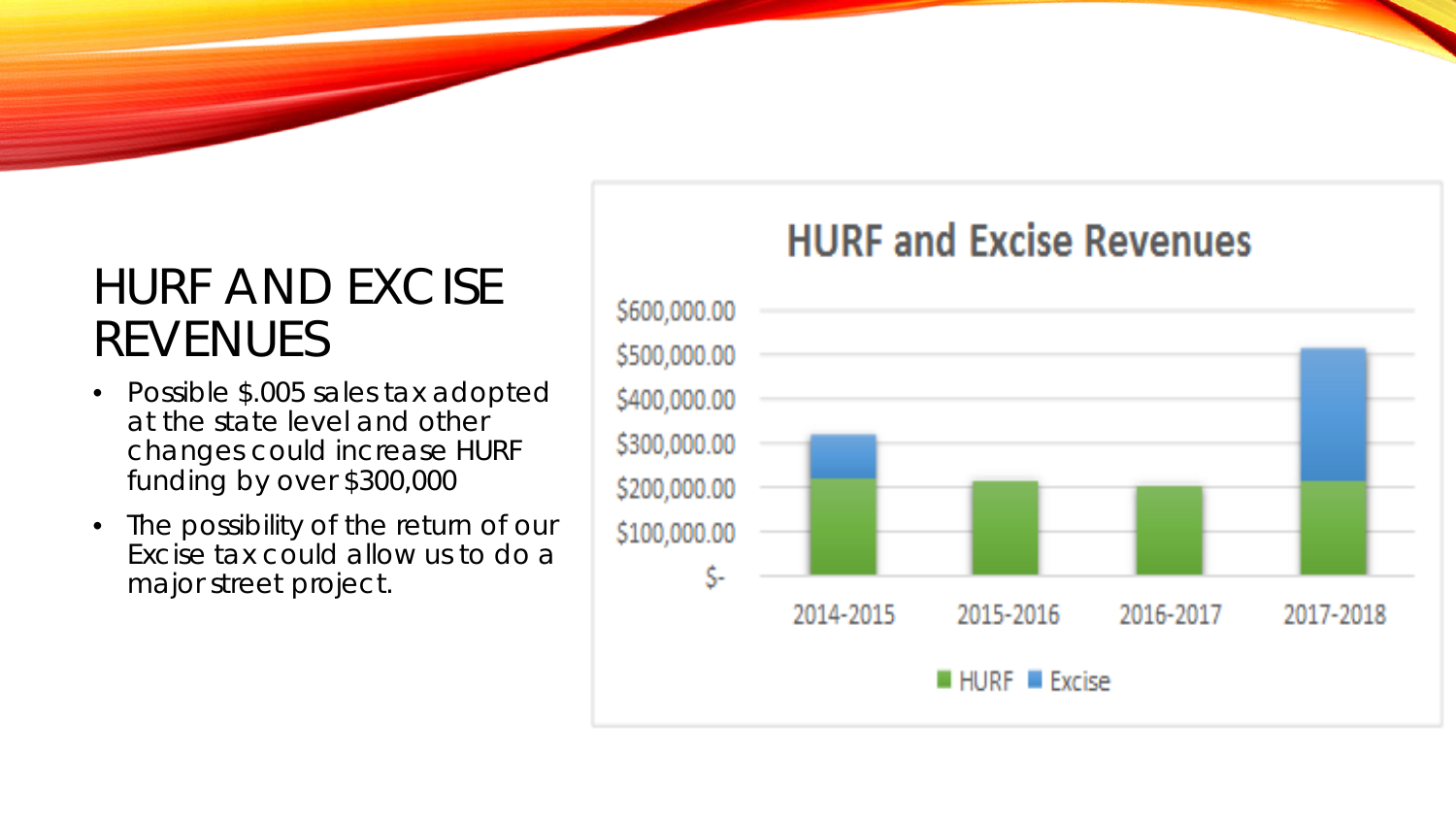### ENTERPRISE REVENUES

- The rate study may lead to an increase in Waste Water Funding, but this will have to be maintained for debt service for the possible update of the plant.
- No guidance is available concerning the how the ACA repeal will affect the ambulance service. The collection rate this year was 42%.

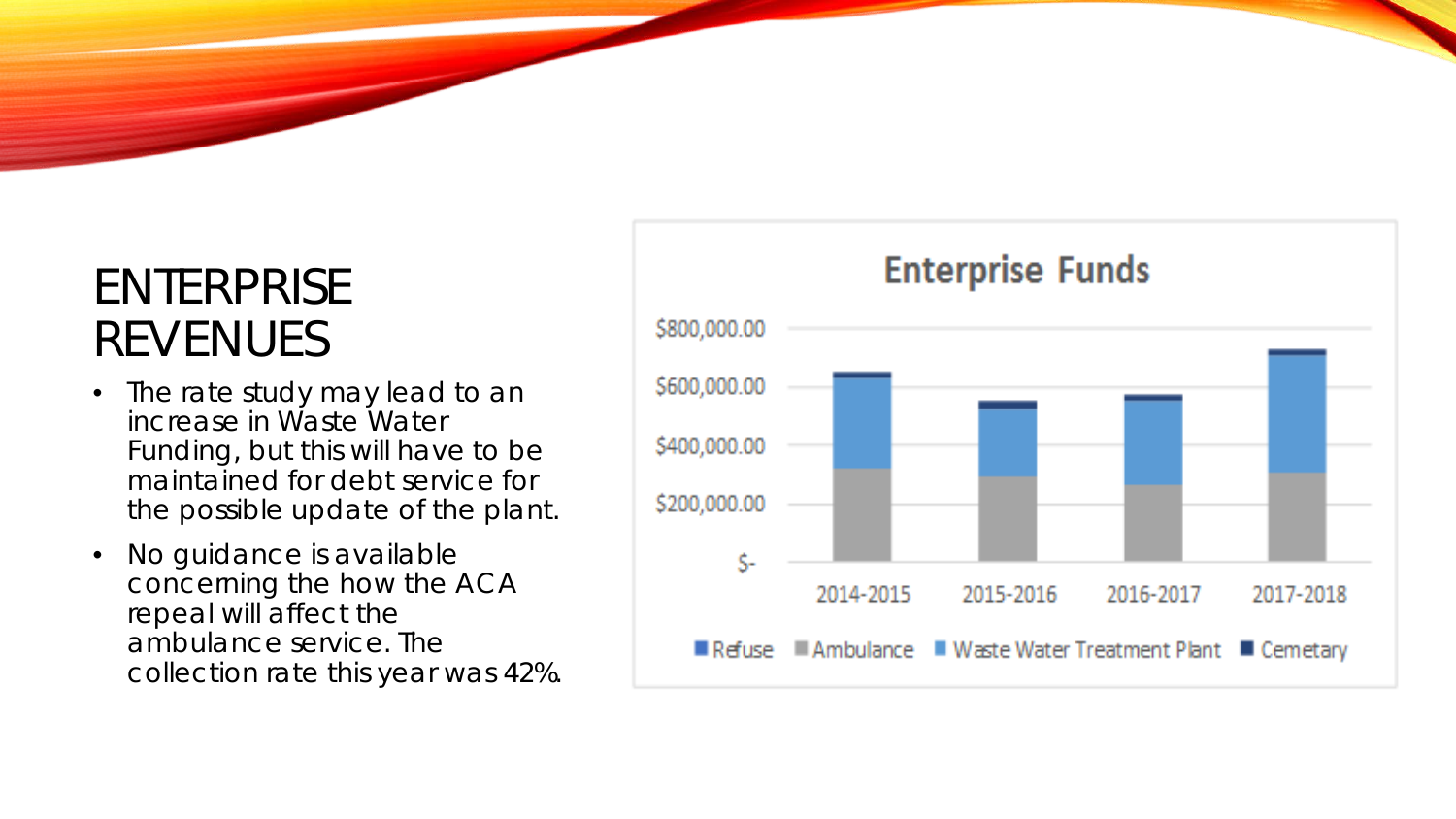### HURF AND EXCISE PROJECT LIST

- This list is from the Transportation pavement Study.
- Projects are broken down by area and year to be completed.
- This may be accelerated of special funding is available.

| <b>Street</b>         | From        | lΤo                   | Treatment                | Cost |            |                    | <b>Bidding Group</b> |
|-----------------------|-------------|-----------------------|--------------------------|------|------------|--------------------|----------------------|
| <b>Sunset Drive</b>   | Panther     | SR177                 | Slurry Seal and Hump Fix | \$   | 93,503.00  | $\frac{3}{2}$      | 93,503.00            |
| <b>Panther Drive</b>  | <b>US60</b> | Golf Course           | Slurry Seal              | \$   | 60,185.00  |                    |                      |
| <b>Panther Drive</b>  | Golf Course | Smith                 | Thin AC Overlay          | \$   | 60,185.00  |                    |                      |
| <b>Richard Ave</b>    | Marion      | Palo Verde            | Slurry Seal              | \$   | 8,067.00   |                    |                      |
| Palo Verde            | Richard     | Saguaro               | Slurry Seal              | \$   | 13,097.00  |                    |                      |
| <b>Golf Course</b>    | Richard     | Quail                 | Slurry Seal              | \$   | 29,494.00  |                    |                      |
| <b>Highlands</b>      | Quail       | <b>Bush</b>           | Crack Seal               | \$   | 2,200.00   |                    |                      |
| Mesquite              | US60        | End                   | Slurry Seal              | \$   | 15,382.00  | $\boldsymbol{\xi}$ | 188,610.00           |
| Main Street           | Stansberry  | Lobb                  | Sand Seal                | \$   | 9,688.00   |                    |                      |
| <b>Main Street</b>    | Lobb        | High School           | Sand Seal                | \$   | 29,597.00  |                    |                      |
| <b>Main Street</b>    | US60        | Stansberry            | Sand Seal                | \$   | 95,704.00  |                    |                      |
| Magma                 | Queen Creek | <b>US60</b>           | Sand Seal                | \$   | 11,944.00  |                    |                      |
| <b>Magma</b>          | Main        | Queen Creek Sand Seal |                          | \$   | 6,516.00   |                    |                      |
| Magma                 | High School | Main                  | Sand Seal                | \$   | 44,915.00  | \$                 | 198,364.00           |
| <b>Stone</b>          | Main        | Ray                   | Thin AC Overlay          | \$   | 110,901.00 |                    |                      |
| Western               | <b>US60</b> | Brown                 | Thin AC Overlay          | \$   | 42,484.00  |                    |                      |
| <b>Belmont Avenue</b> | Wight       | Martin                | Slurry Seal              | \$   | 19,398.00  |                    |                      |
| <b>Belmont Avenue</b> | Martin      | Sunset                | Sand Seal                | \$   | 11,652.00  |                    |                      |
| <b>Gibbs Street</b>   | Belmont     | Ray                   | Thin AC Overlay          | \$   | 66,554.00  | \$                 | 250,989.00           |
| Stansberry            | Lime        | Newmont               | Thin AC Overlay          | \$   | 8,679.00   |                    |                      |
| <b>Stansberry</b>     | Santa Rita  | Main                  | Thin AC Overlay          | \$   | 10,450.00  |                    |                      |
| Stansberry            | San Juan    | Main                  | Slurry Seal              | \$   | 3,387.00   |                    |                      |
| Lime                  | Lobb        | Magma                 | Thin AC Overlay          | \$   | 46,936.00  |                    |                      |
| Lime                  | Magma       | High School           | Thin AC Overlay          | \$   | 15,238.00  |                    |                      |
| Pinal                 | San Juan    | Main                  | Slurry Seal              | \$   | 15,171.00  |                    |                      |
| Pinal                 | Molina      | San Juan              | Slurry Seal              | \$   | 1,803.00   | \$                 | 101,664.00           |
| Porphyry              | Pinal       | Magma                 | Mill and Replace AC      | \$   | 426,095.00 | \$                 | 426,095.00           |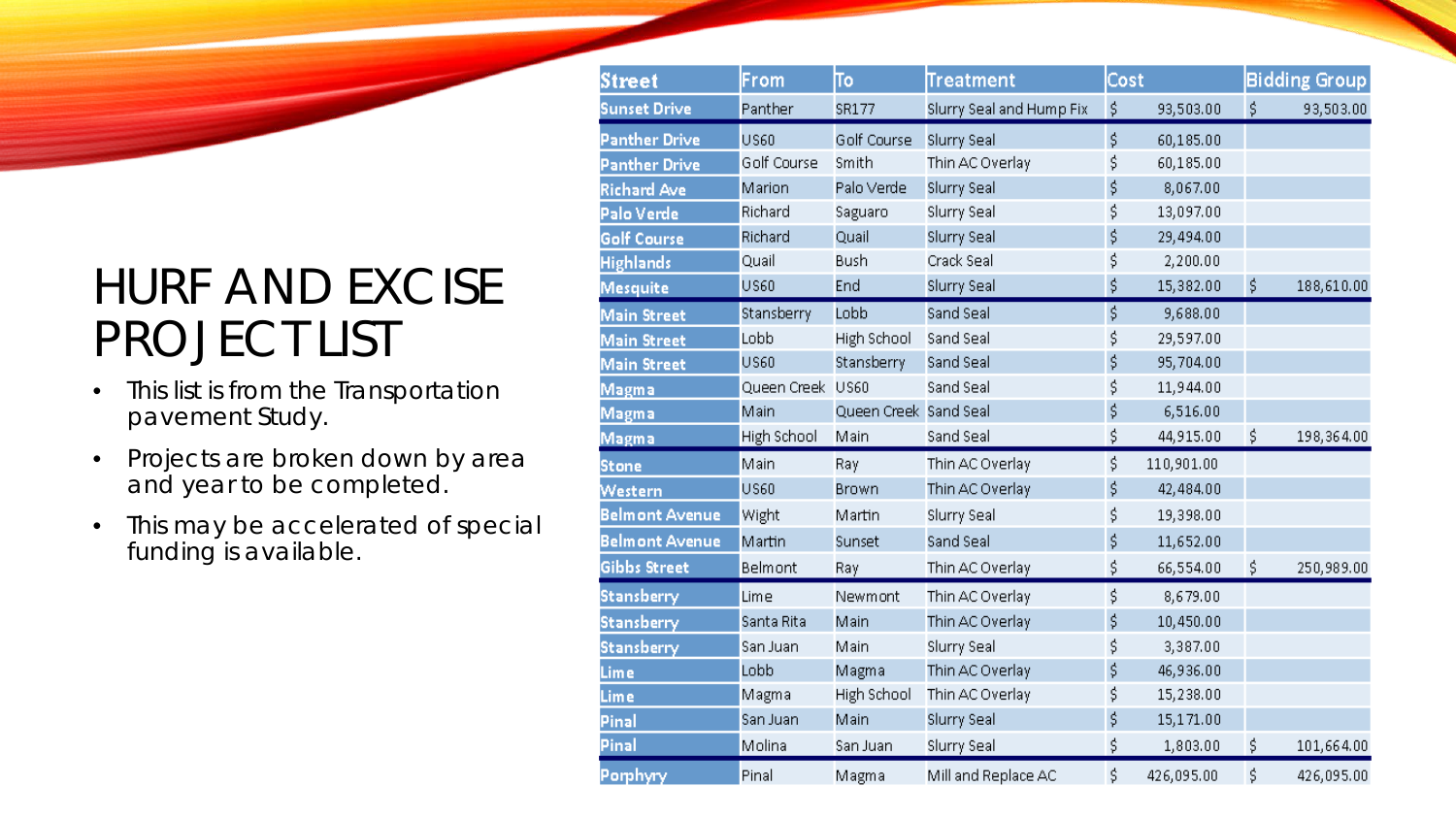### NEWLY FUNDED PROGRAMS



#### Blight Mitigation

The new blight mitigation program adopted by the council this year will be funded, at least minimally, by this budget. The \$15,000 will allow for at least a half a dozen projects providing a test for the new program.

### Parks and Recreation

The parks and recreation program will be minimally funded this year. This will allow for a few activities during the year, and will allow us to begin the process of rebuilding the program.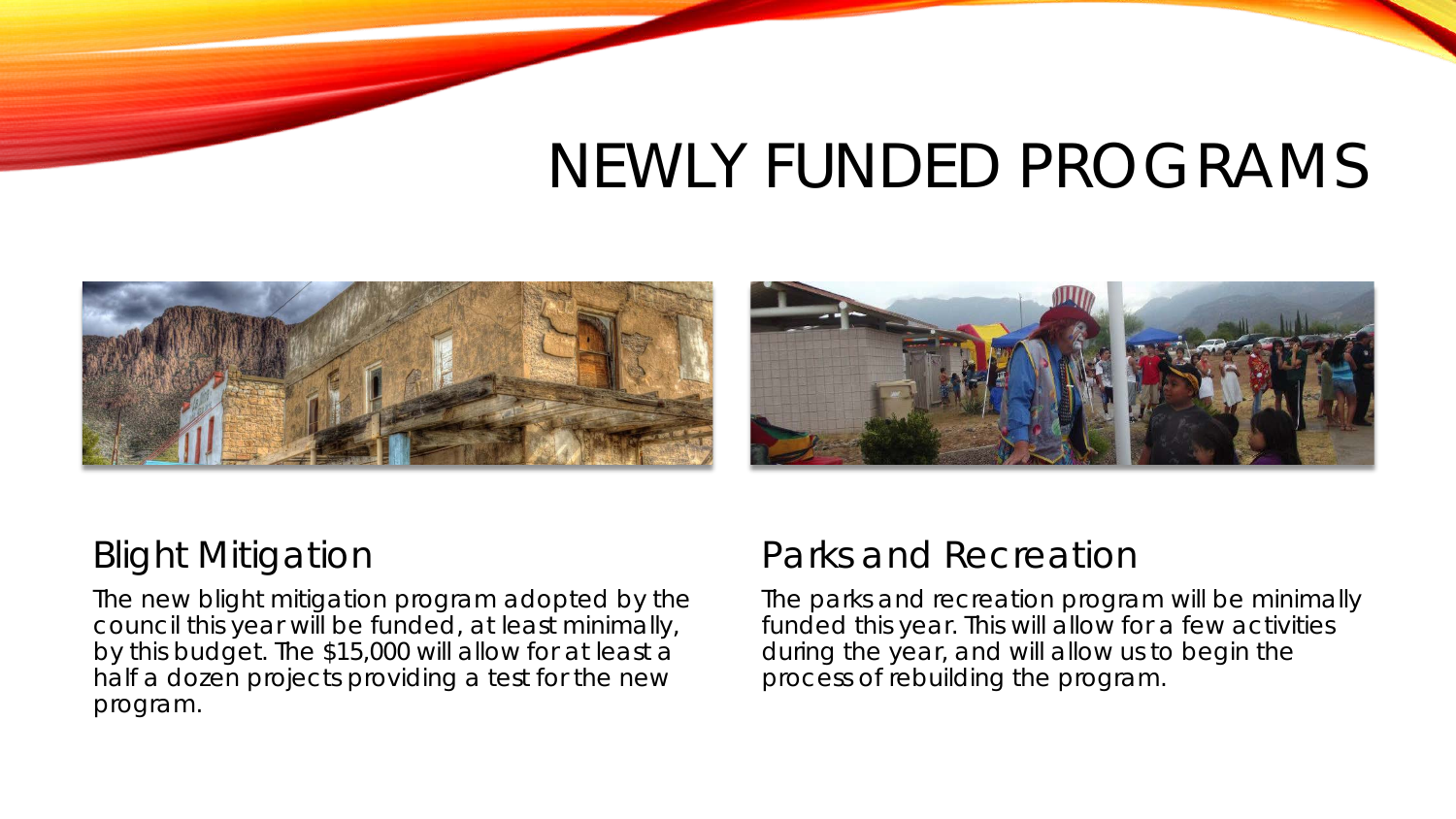## BUDGET YEAR TO YEAR CHANGES

- MPC Bond is removed from the budget, as it has been paid off.
- Applied Admin to HURF and Excise
- Inter-fund transfer to HURF and Excise, with an additional **Contingency**
- Audit expense returned to one yearly
- Budgeted 2.15% increase for power
- **Two Transfer Station Cleanups** budgeted
- Unemployment rate adjusted to 3.24 % due to improved reserve balance
- Budgeted for \$20,000 WWTP Permit Fee
- Added holiday pay calculations for employees who work holidays
- The Transfer Station has been moved to the re-activated refuse enterprise fund
- Only quesses available about Health Care next year. 10% increase estimated
- Prop 206 Minimum wage increase and Sick time added
- Employee wages increased to maintain separation for skilled trades.
- \$15,000 Budgeted for Blight **Mitigation**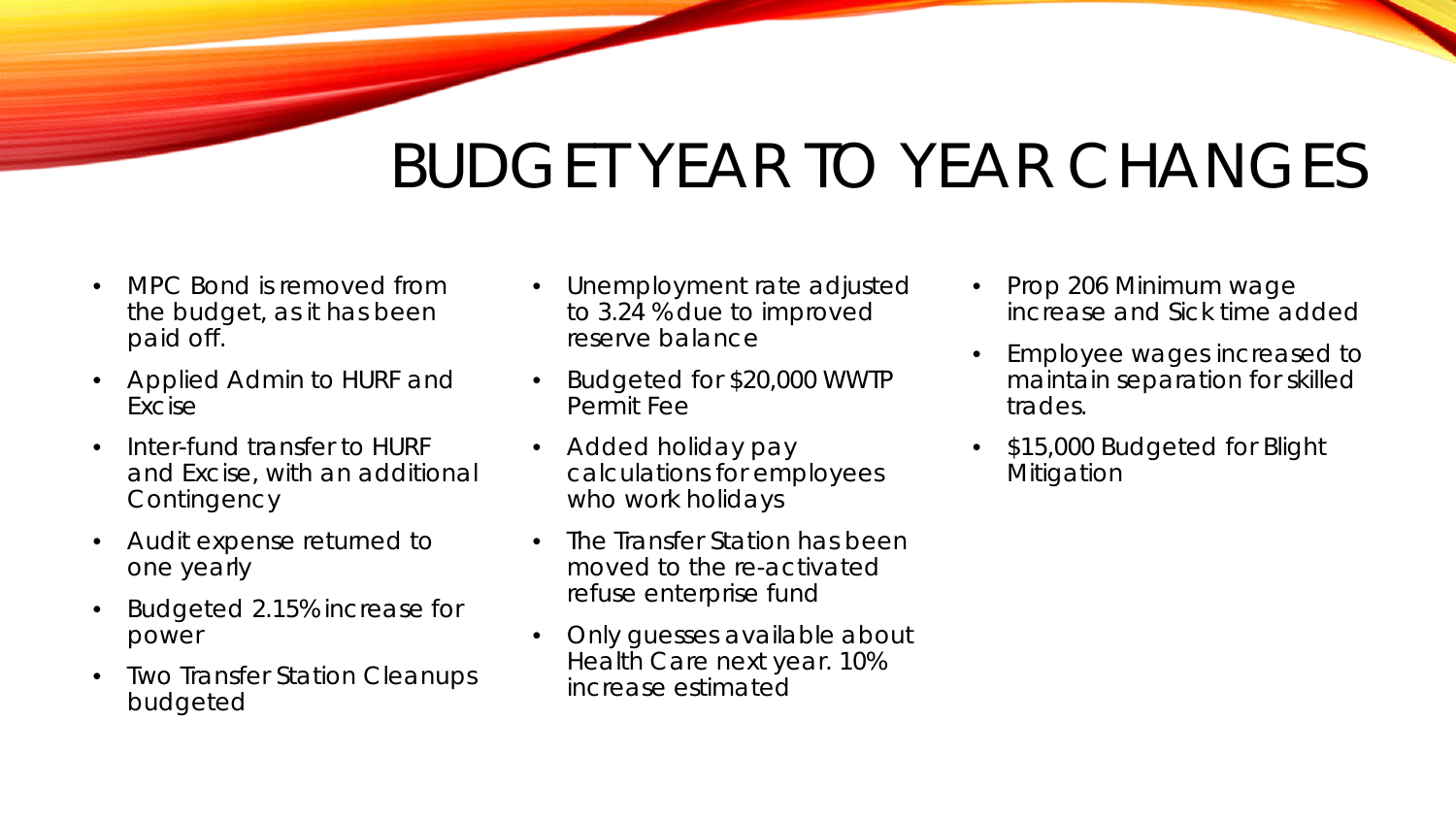#### **Net cash increase 2017 \$200,000**

#### **Decreased Expenses**

| $\bullet$ MPC Bond       | \$212,000 |
|--------------------------|-----------|
| • Completed Audits       | \$60,000  |
| • State Revenue Increase | \$45,000  |
| • Total Increase         | \$517,000 |

#### **Expense Increases / Revenue Lost**

| • Parks & Recreation  | 5,000     |
|-----------------------|-----------|
| • Blight Mitigation   | \$10,000  |
| • Minimum Wage        | \$54,000  |
| • US 60 Project Over  | \$150,000 |
| • WWTP Permit Renewal | \$20,000  |
| • Excise Repayment    | \$250,000 |
| • Positive Cashflow   | \$17,990  |

### CASH FLOW

For the last few years, the Town has been increasing its cash reserves. There are a number of significant changes coming in the next year that could change that. This list gives a rough calculation of how that will balance out.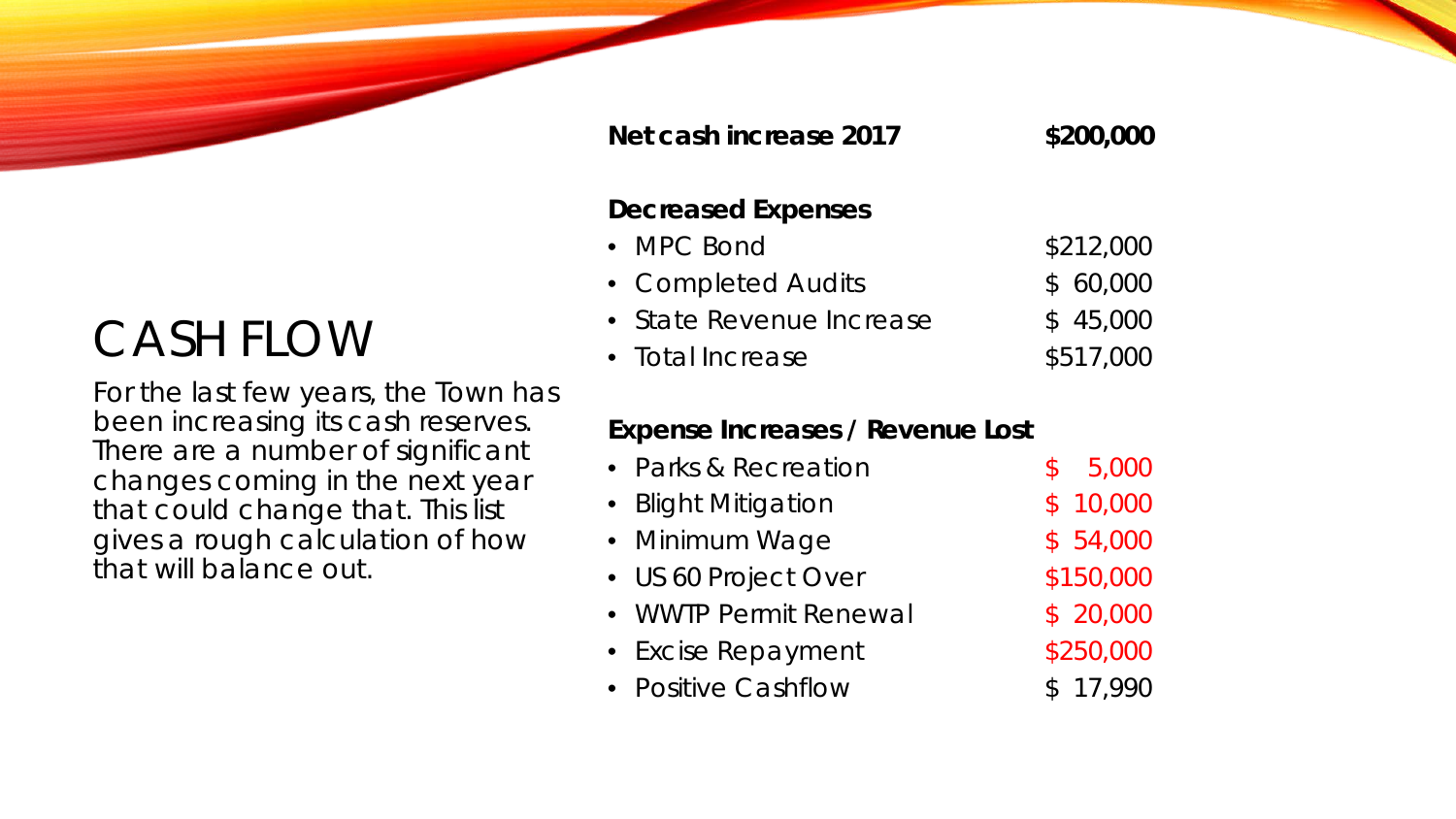| <b>Superior Budget Summary</b>    |     |            |
|-----------------------------------|-----|------------|
| <b>Fiscal Year Revenues</b>       |     |            |
| 2017-2018                         |     |            |
| 100 - General Fund                |     |            |
| Property Tax                      | \$  | 589,872    |
| Sales Tax                         | \$  | 715,000    |
| <b>Francise Fees</b>              | \$  | 120,000    |
| <b>Zoning Fees</b>                | \$  | 2,400      |
| <b>Business Licenses</b>          | \$  | 8,000      |
| <b>State Sales Tax</b>            | \$  | 279,728    |
| Urban Revenue sharing             | \$  | 369,381    |
| Vehicle License Tax               | \$  | 162,767    |
| Police Services                   | \$  | 20,000     |
| Rec/Pool/Office Fees              | \$  | 4,000      |
| Rental Income                     | \$  | 30,000     |
| Fire Supression                   | \$  | 5,000      |
| <b>Traffic Fines</b>              | \$  | 9,000      |
| Library Fines/Internet Fees       | \$  | 4,000      |
| Senior Center Income              | \$  | 65,794     |
| Other Income                      | \$  | 6,000      |
| Transfer to Enterprise Funds      | \$  | (211, 529) |
| Transfer to HURF and Excise       | \$  | (250,000)  |
| Total \$                          |     | 1,929,412  |
| 200 - Enterprise Funds            |     |            |
| Refuse                            | \$  | 10,000     |
| Ambulance                         | \$  | 340,000    |
| Waste Water Treatment Plant       | \$  | 400,000    |
| Cemetary                          | \$  | 25,000     |
| <b>Transter from General Fund</b> | \$  | 211,529    |
| Total                             | -\$ | 986,529    |
| 300 - Special Revenue Funds       |     |            |
| <b>HURF</b>                       | \$  | 220,326    |
| Excise                            | \$  | 356,962    |
| <b>Transferfrom General Fund</b>  | \$  | 250,000    |
| Total \$                          |     | 827,288    |
| 500 - Grants                      |     |            |
| <b>Emergency Services</b>         | \$  | 525,000    |
| Grants                            | £   | 2,500,000  |
| Total \$                          |     | 3,025,000  |
| <b>Grand Total</b>                | s   | 6.768.229  |

**Fiscal Year Expenses** 2017-2018 100 - General Fund 89,108 Town Manager 240,507 Admin / Town Clerk Mayor & Council 16,450 60,365 Finance Town Attorney 63,000 755,294 Police 100,357 Fire £. 19,374 Magistrate 152,885 Public Works 46,210 SC Congregate  $\sqrt{3}$ 50,067 SC Home Delivered 16,744 SC Transportation 36,412 Code Enforcement 40,506 Swimming Pool  $5,000$ Parks and Recreation 65,692 Library 14,259 Animal Control 13,000 **Building Rentals** 4,000 School Purchase 140,181 Contingency - 5 1,929,412 Total - \$ 200 - Enterprise Funds 112,630 Refuse 394,400 Ambulance -96 Waste Water Treatment Plan 459,866 19,633 Cemetary  $\sqrt{3}$ 986,529 Total -\$ 300 - Special Revenue Funds 257,305 HURF 569,983 Excise -96 Total 827,288 - S 400 - Debt Service Funds MPC Bond Total \$ 500 - Grants 525,000 **Emergency Services** -5 2,500,000 Grants - \$  $\mathbf{s}$ 3,025,000 Total **Grand Total** 6,768,229 -\$

**Superior Budget Summary** 

6,768,229